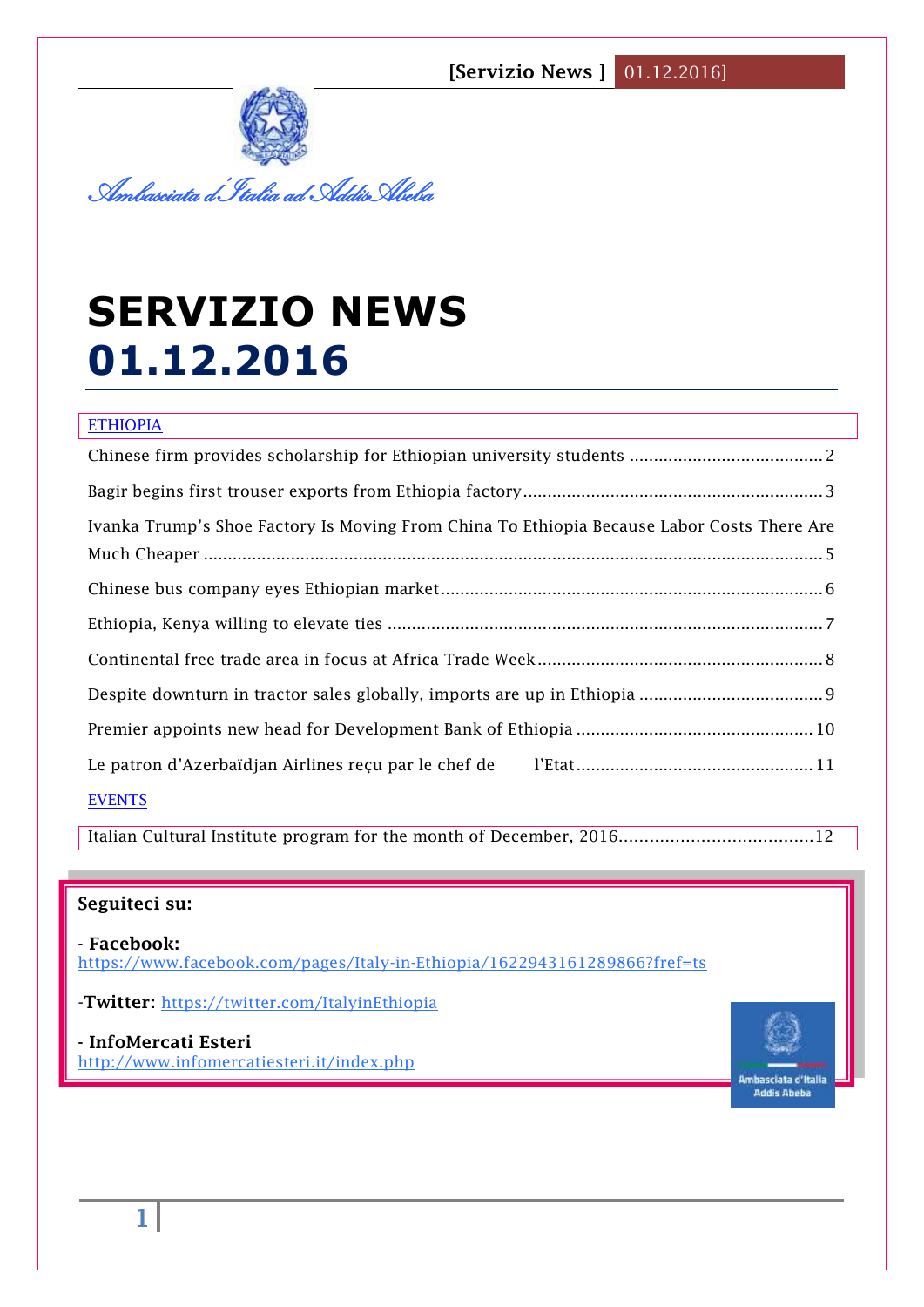

## <span id="page-1-0"></span>**Chinese firm provides scholarship for Ethiopian university**

#### **students**

**A Chinese heavy machinery manufacturing firm, Xuzhou Construction Machinery Group (XCMG), has launched a threeyear scholarship initiative to financially benefit outstanding Ethiopian university students.**

#### **(30.11.2016 – FBC)**

The sponsorship, launched on Tuesday, is part of XCMG's global initiative to realize its motto, "XCMG, Making a Better World," in which six countries had been chosen to benefit from the sponsorship project. according to Xiao Xiao, XCMG East Africa Regional Manager.

During a period of three years, the scholarship project will benefit 27 outstanding Addis Ababa University students. Nine students will be annually selected and share close to 2,500 U.S. dollars.

One of the objectives of the scholarship is to support talented engineering students who could potentially benefit the east African country, said Xiao.

He also noted that the project is designed to encourage more and more Ethiopian students to learn Chinese language and culture, and help to strengthen the Sino-Ethiopian relationship.

Jeilu Oumer, Academic Vice President of Addis Ababa University, said the scholarship recipients will immensely benefit from the scholarship.

"We hope that the partnership will go beyond this step to University-Industry partnership," he added.

Mesfin Zemed, a fourthyear mechanical engineering student, said the scholarship is important for him to effectively pursue his education and his future career as an engineer.

Ethiopia is the only African country selected by XCMG's global sponsorship project. The remaining others are Iran, Thailand, Indonesia, Cambodia and Bangladesh.

As part of its social responsibility endeavor, XCMG has recently inaugurated a water cellar project in Oromia Regional State of Ethiopia. The project was made to address water shortage of Oda Nebee Primary School, about 30 km south of capital Addis Ababa.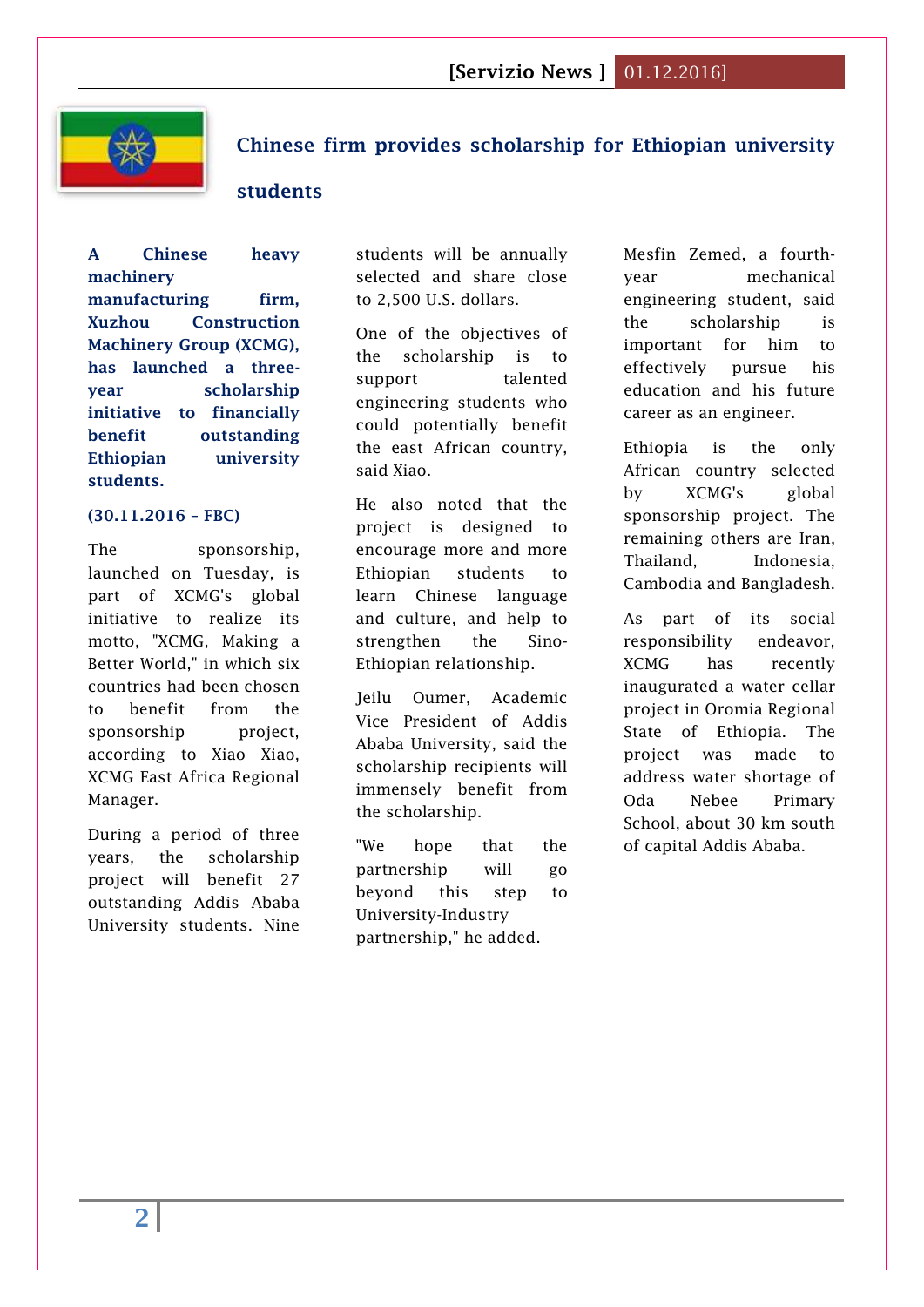#### <span id="page-2-0"></span>**Bagir begins first trouser exports from Ethiopia factory**

## **Israel-based tailored clothing**

**manufacturer Bagir Grou p has shipped the first trouser exports from its new factory in Ethiopia a move the company's CEO has told just-style is a game-changer for the business.**

#### **(30.11.2016 – FBC)**

"We are the first to manufacture and export tailored garments from Ethiopia," Eran Itzhak explains, adding that the company is currently making 600 trousers in export quality per day and intends to increase this to 3,000 trousers per day in the next 18 months, with jacket lines to follow.

Indeed, production at the facility is seen rising to 4,000 suits a day within three years, in line with Bagir's goal to develop Ethiopia as its main production base during this time.

The move is part of an ongoing restructuring at

Bagir, which supplies customers in the US, UK, Europe, Australia and South Africa, including the UK's Arcadia Group, whose brands include Burton and Topman.

The business is now debtfree for the first time in nearly a decade, has refocused its manufacturing base on Ethiopia, Egypt and Vietnam, and is fighting back with new products and a return to innovation.

"Africa, to my understanding, is the next best thing, and you will see that more and more brands and manufacturers understand this, and you can already see huge investments coming from China to Ethiopia," Itzhak says.

"Yes there are issues like the infrastructure, transportation, the lack of tradition, the need to bring people from Sri Lanka and Bangladesh to manage the lines - but this is part of the sourcing

game. I don't see them as difficulties; I see them as challenges. And there is a big prize waiting for the ones who are willing to meet these challenges."

Bagir has spent more than two years getting up to speed in Ethiopia, where it invested \$1.5m to buy a 50% stake in Nazareth Garments, whose factory produced uniforms for the Ethiopian police and Ethiopian airlines.

As well as bringing in its own general manager, CTO and quality manager, the company opened an onsite training school because "no-one in Ethiopia knew how to make suits at Bagir standards."

Despite recent unrest in Ethiopia, Itzhak is firm in his belief the country has "all the key elements," including duty-free rules, preferential market access to the EU through the Everything But Arms (EBA) scheme, and dutyfree access to the US through AGOA (the African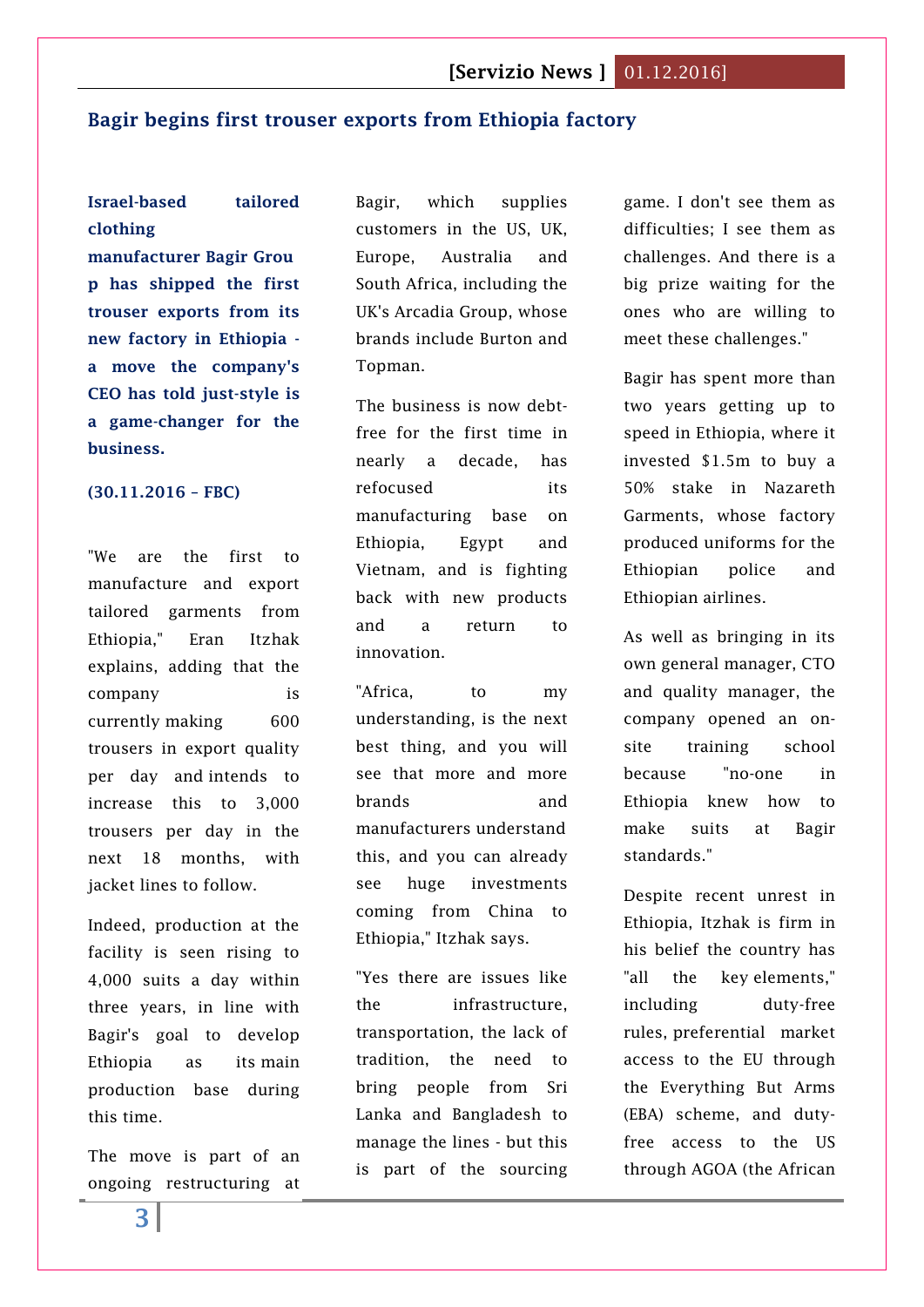## **[Servizio News ]** 01.12.2016]

Growth and Opportunity Act), competitive labour costs, government support and huge potential to grow further.

"We are managing business as usual at our

factory and will continue our plans. We expect to get \$3-4m from Ethiopia next year and are not changing our focus or expectations."

He adds: "I'm not preparing any back-up plan for Ethiopia for the simple reason that there is no country that can offer the same advantages and benefits."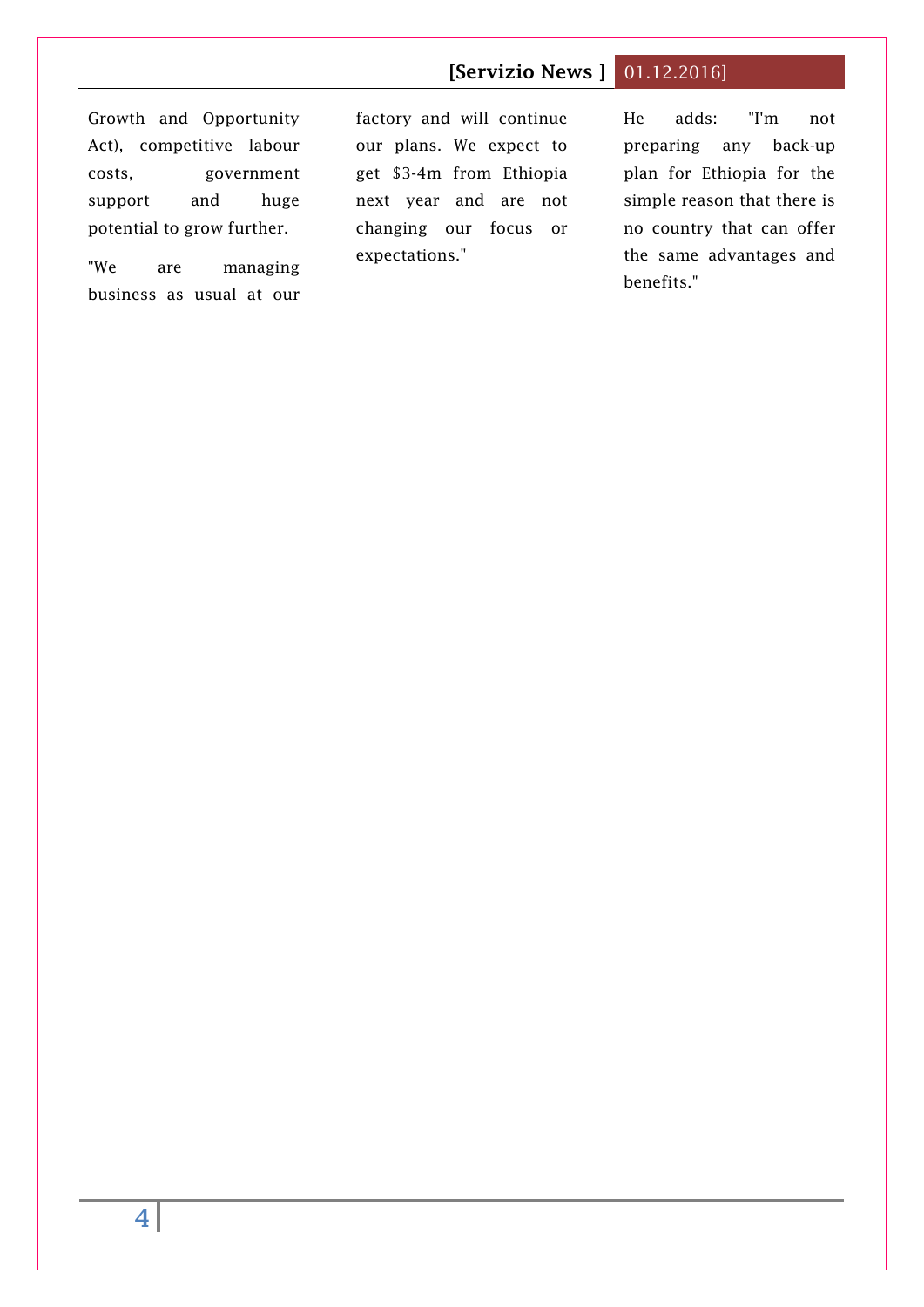## <span id="page-4-0"></span>**Ivanka Trump's Shoe Factory Is Moving From China To Ethiopia Because Labor Costs There Are Much Cheaper**

**Donald Trump has pledged to bring longlost American manufacturing jobs back from China. But he may be too late – even for products that bear his family name. A Chinese company that makes shoes for his daughter's fashion line is moving production to Africa, where labor is much cheaper.**

## **(30.09.2016 – Daily Monitor)**

The billionaire tycoon has frequently accused China of stealing US jobs through unfair trade practices and currency manipulation, while

simultaneously relying on the country to make Trump-branded goods. But the kind of work that goes into making such products may never return to **America, says the** president of major footwear producer Huajian Group. Zhang Huarong, speaking in his office in the southern factory hub of Dongguan, said: 'Some manufacturers can't even survive in China any more.'

His company has made about 100,000 pairs of Ivanka Trump-branded shoes over the years, according to spokesman Liu Shiyuan. In August it filled an order for 20,000 pairs, just weeks after Trump accepted the Republican nomination, with a speech in which he vowed to bring jobs back to the US. Trump said he planned to impose a 45 per cent tariff on Chinesemade goods.

Mr Zhang said he can hire five Ethiopians for the price of one Chinese worker. That is why the company is building a 'light industrial city' shaped like a woman's shoe in Ethiopia's capital Addis Ababa, he said. The sprawling campus will feature factories, dormitories, a hotel and a hospital, all bounded by a replica of the Great Wall.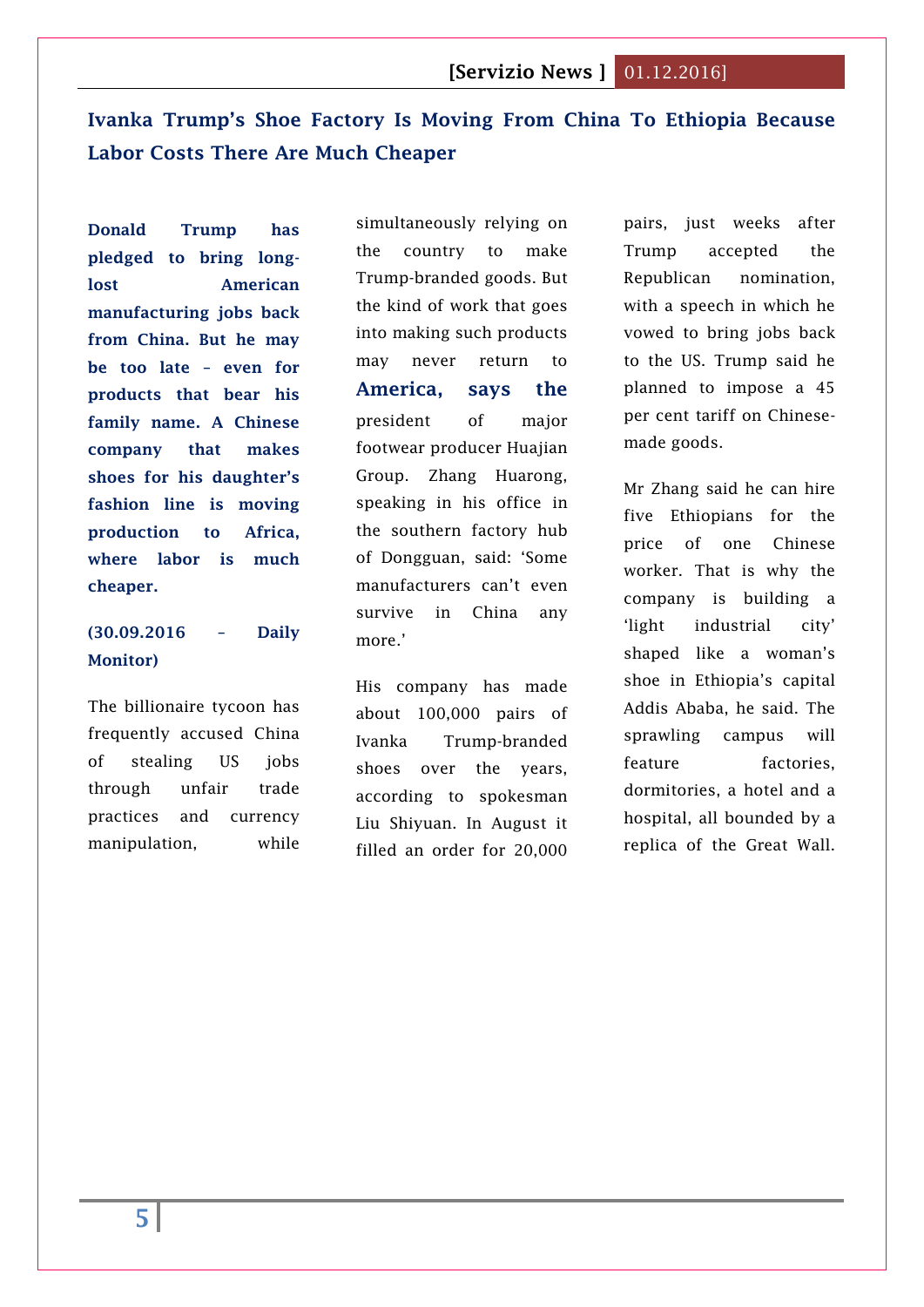## <span id="page-5-0"></span>**Chinese bus company eyes Ethiopian market**

**Zhongtong Bus Holding Co., Ltd., a Chinese bus manufacturing company, is set to supply latest public transport buses to the Ethiopian market.**

#### **(30.11.2016 – FBC)**

"Ethiopia will be our main market destination since it has a large number of population," John Xiang, Director of Market Study at Zhongtong Bus Holding Co, told FBC today.

According to the Director, the company will supply its latest model buses via private transport associations.

In addition to supplying buses, the company is also making preparation to open maintenance center.

Zhongtong Bus Holding Co., Ltd made a profit of 800 million US dollars in 2015.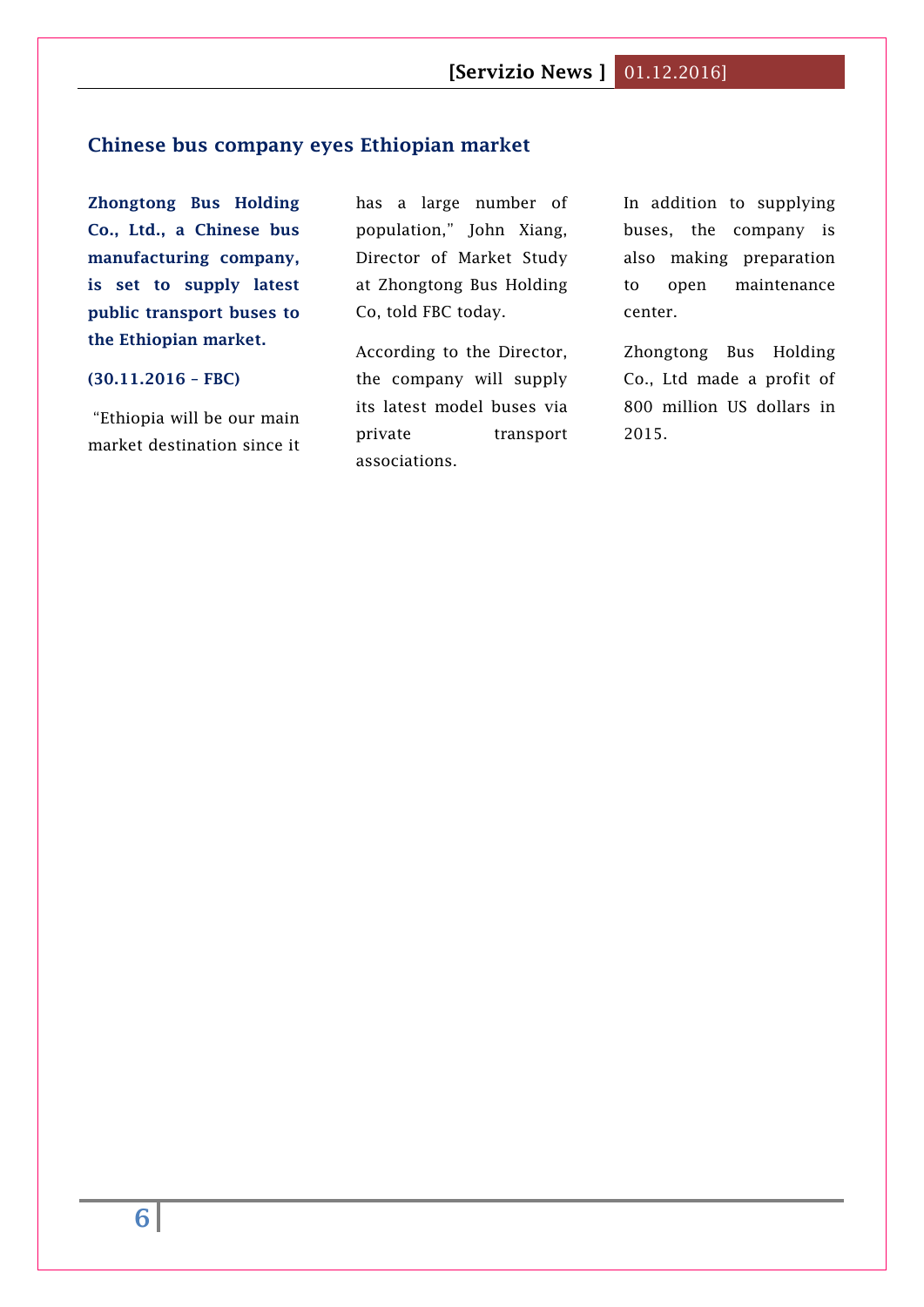#### <span id="page-6-0"></span>**Ethiopia, Kenya willing to elevate ties**

**The bilateral exchanges between Ethiopia and Kenya will see a major boost as Foreign Affairs Ministers of the two neighboring nations discuss on further strengthening ties.**

#### **(30.11.2016 – FBC)**

Foreign Affairs Minister Dr. Workneh Gebeyehu received his Kenyan counterpart Ambassador Dr. Amina C. Mohamed at his office early today where they exchanged views on ways of further cementing bilateral relations between the two countries.

"We discussed ways of elevating bilateral and people to people ties as

well as increasing cooperation on regional security," remarked Dr. Workneh.

He added: "the relation between Ethiopia and Kenya goes beyond its historical significance, setting example to other countries. The strong infrastructure link is a plus to that exemplary relation in Africa."

Ambassador Dr. Amina, Minister of Foreign Affairs of the Republic of Kenya on her part said: "we have talked about our bilateral relations which has you know relations that are very mature, very enhanced, and we meet very frequently to make sure that we keep them moving in the right direction.''

"We have also discussed regional issues in the neighboring countries, in the region, in the whole continent and of international issues as well," added the Kenyan Minister.

Dr. Amina also extended her gratitude for the support she received as a candidate for the African Union (AU) Commission Chairmanship.

The two sides also exchanged views on the situation in Somalia and South Sudan and support mechanisms to improve the crisis in that part of the region.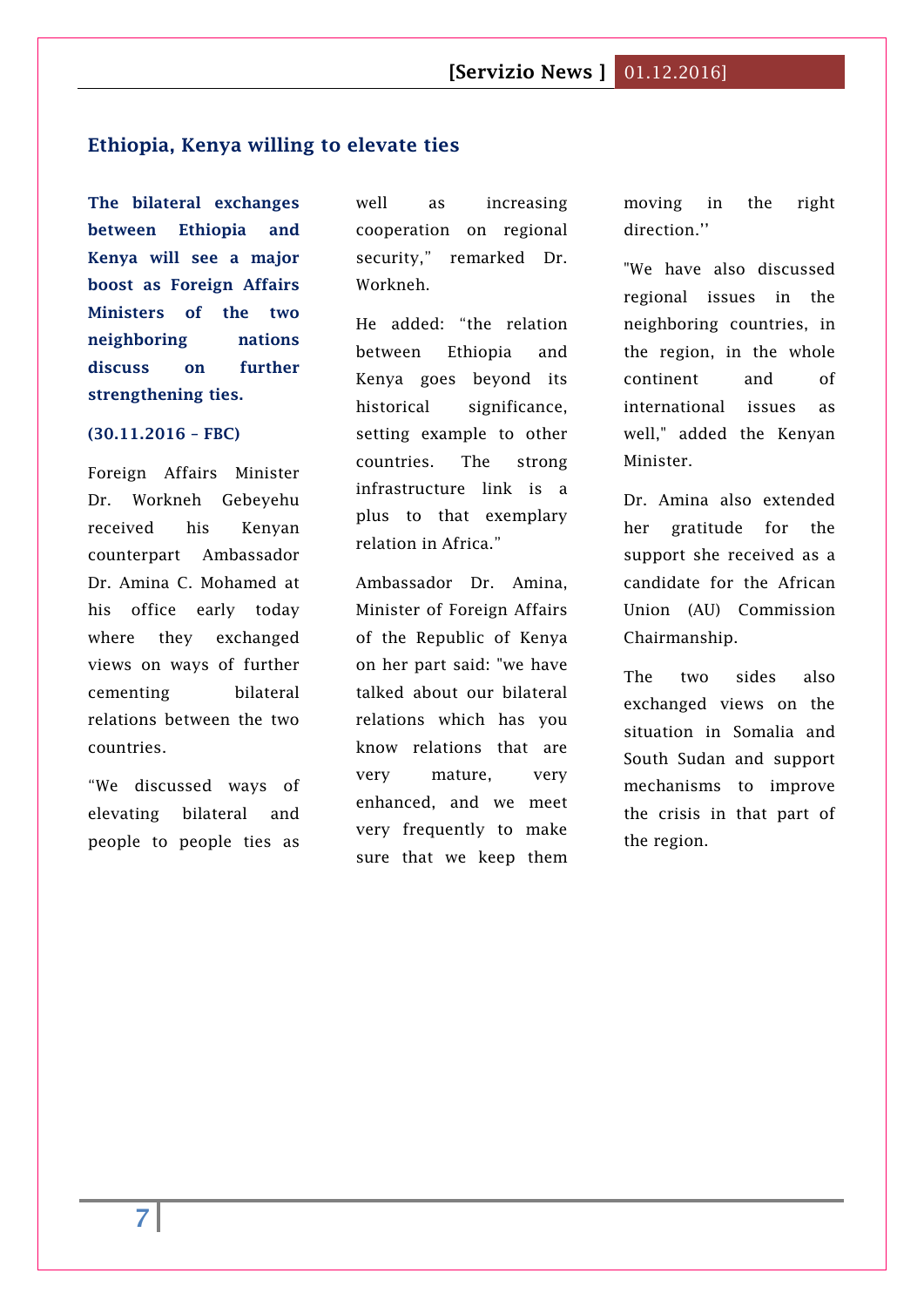## <span id="page-7-0"></span>**Continental free trade area in focus at Africa Trade Week**

**Continental Free Trade Area (CFTA) and Africa's trade relations with external parties are among the major issues in focus during a weeklong event dubbed "Africa Trade Week" at the African Union (AU) Headquarters in Addis Ababa.**

#### **(29.11.2016 – FBC)**

Involving two main events, namely, the Africa Trade Forum, from Nov.28 to 30, and the High level Trade Facilitation Forum from Dec.1 to 2, the Africa Trade Week is said to be a platform for advancing intra-African trade dialogue among multistakeholder groups.

The Africa Trade Week is jointly organized by the AU and the Economic Commission for Africa (ECA).

The issues raised during the event include the relationship between Africa and the United States following the election of Donald Trump as President-elect, the changing architecture of global trade, AGOA (African Growth and

Opportunity Act) implementation, trade partnerships, the CFTA, trade facilitation and related issues, according to ECA.

African CFTA aims to create a single continental market for goods and services, free movement of business persons and investments and expand intra-African trade, among other things, while enhancing

competitiveness at the industry and enterprise levels on the continent.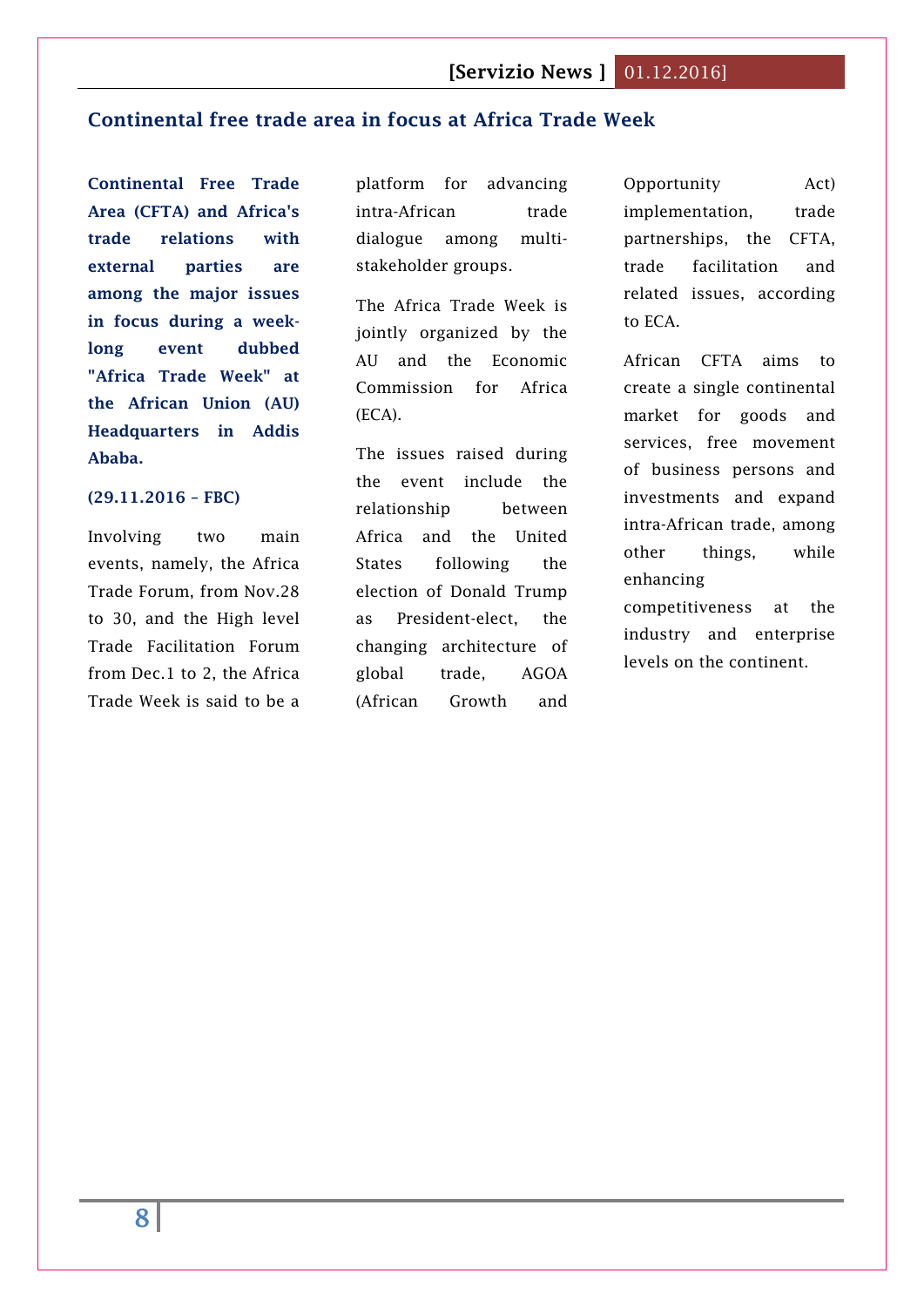## <span id="page-8-0"></span>**Despite downturn in tractor sales globally, imports are up in Ethiopia**

Despite the downturn in tractor sales in almost all major countries, farm machinery officials do see new growth in the market from Ethiopia, Vietnam, the Philippines and Cambodia.

#### **(29.11.2016 – FBC)**

While Europe, China and Brazil indicate continued declines in tractor sales, industry experts at the International Exhibition of Agricultural Equipment last month report that sales are also up in India.

EIMA officials said the downturn is related to the crisis in farm incomes,

which is caused by excess production and the resulting decline in the prices of major commodities. This phenomenon "is at the root of the decline in machinery purchases," an EIMA press release stated.

The setback involves many of the major countries, but does not affect the positive trends seen in some emerging markets that represent the new frontier of agricultural mechanization.

From 2010 to 2015, imports of tractors grew 400 percent in Vietnam,

for a value of \$124 million, 250 percent in Ethiopia and 240 percent in Kenya, the study revealed.

The most notable case is Cuba, which in 2015 alone saw an increase of imports by more than 800 percent as trade barriers eased.

The Philippines and Cambodia, the study also showed, are the countries with the highest growth rates of imports respectively, 190 percent and 210 percent in six years - followed by Vietnam and Ethiopia, at 128 percent and 117 percent.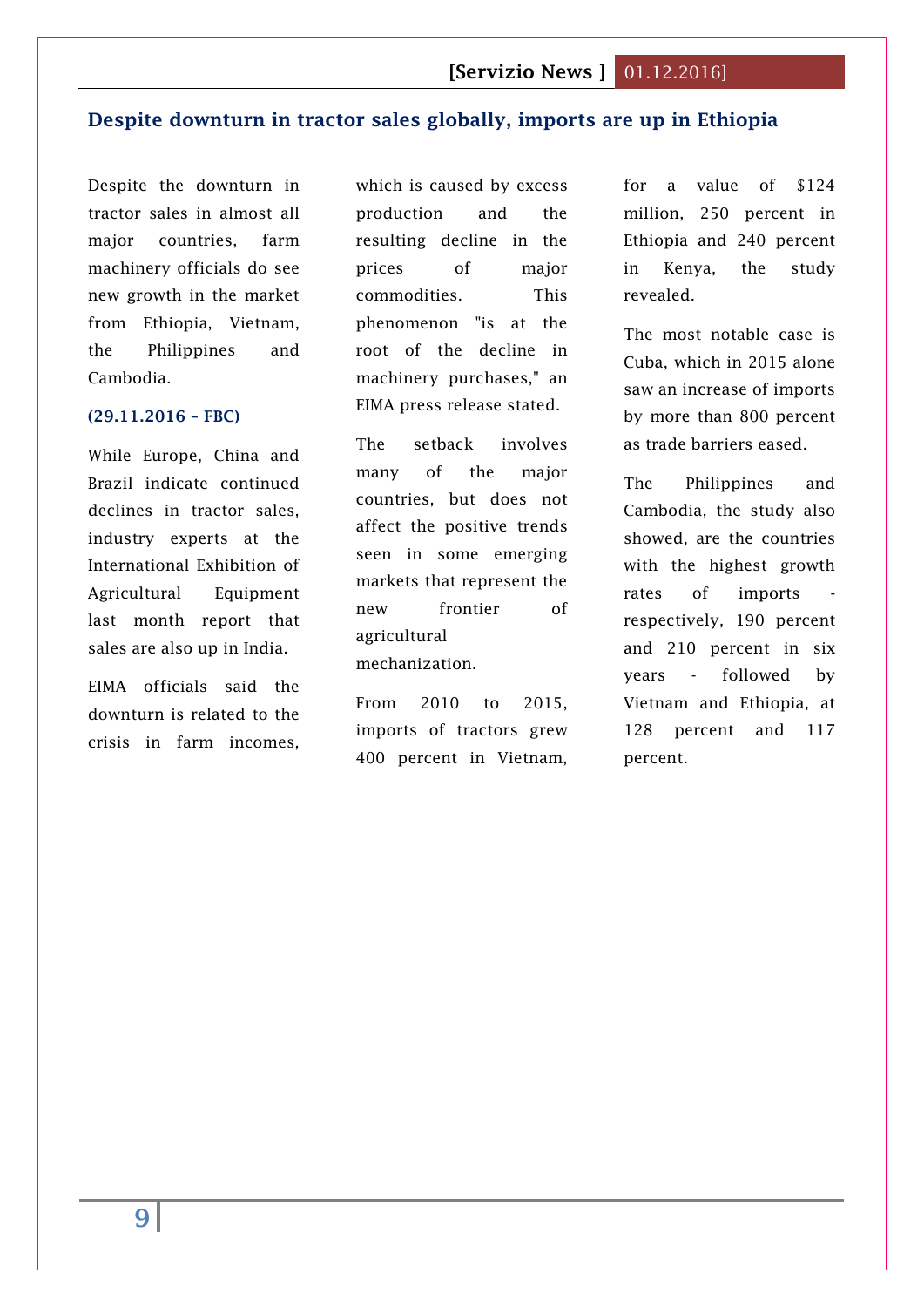## <span id="page-9-0"></span>**Premier appoints new head for Development Bank of Ethiopia**

**Prime Minister Hailemariam Desalegn has appointed Getahun Nanna President of the Development Bank of Ethiopia (DBE).**

In a Facebook post, DBE said "Getahun Nanna, Vice Governor Financial Institutions Supervision Cluster of the National Bank has been appointed

to lead the Development Bank of Ethiopia (DBE) by the Prime Minister earlier this morning."

**(29.11.2016 – FBC)**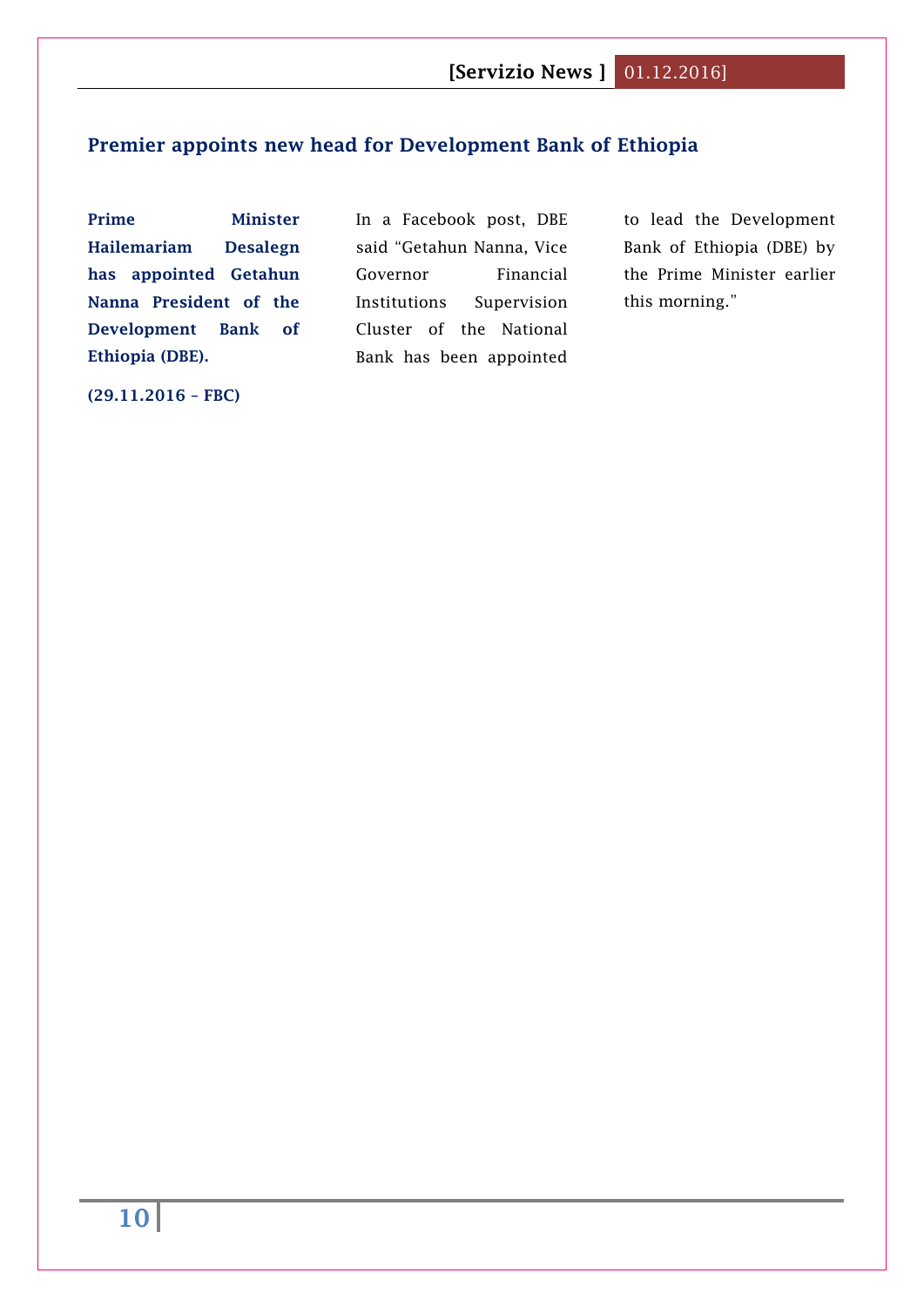

<span id="page-10-0"></span>**Le patron [d'Azerbaïdjan Airlines reçu par le chef de](http://www.lanationdj.com/patron-dazerbaidjan-airlines-recu-chef-de-letat/)  [l'Etat](http://www.lanationdj.com/patron-dazerbaidjan-airlines-recu-chef-de-letat/)**

**Le président Ismaïl Omar Guelleh a reçu en audience hier au palais de la République le PDG d'Azerbaïdjan Airlines, Jahangir Askerov accompagné de notre ambassadeur à Moscou et à Bakou, Dr Mohamed Ali Kamil. Le président de l'APZF, Aboubaker Hadi, a également assisté à l'entretien entre le Président et le haut responsable azerbaïdjanais.**

#### **(30.11.2016 – La Nation)**

Le PDG d'Azerbaïdjan Airlines, Jahangir Askerov, qui est en visite de travail ces jours-ci à Djibouti, a été reçu hier en milieu de matinée par le président Ismaïl Omar Guelleh. Le

président a souhaité la bienvenue au visiteur et lui a fait part de sa volonté de développer les relations d'amitié et de coopération avec son pays dans de nombreux domaines. M. Askerov s'est dit heureux pour sa part de pouvoir inclure Djibouti dans les capitales mondiales que dessert sa compagnie. L'entretien entre le Président et le visiteur a en effet porté surtout sur le partenariat dans le domaine de l'aviation civile.

L'ambassadeur de Djibouti à Moscou et à Bakou, l'ancien ministre de la Santé Mohamed Ali Kamil ainsi que le président de l'Autorité des ports et des zones franches. Aboubaker Omar Hadi, ont

assisté à l'entretien entre le chef de l'Etat et le patron d'Azerbaïdjan Airlines. M. Hadi devait, une demi-heure après l'audience, signer avec M. Askerov une convention de partenariat dont la principale clause prévoit un vol hebdomadaire d'Azerbaïdjan Airlines entre Bakou et Djibouti.

Ce pays musulman du Caucase de près de dix millions d'habitants et la République de Djibouti sont en effet liés depuis ces dernières années par des partenariats dans de nombreux domaines. Bientôt, le président de l'Assemblée nationale y effectuera une mission à l'invitation des autorités du pays.